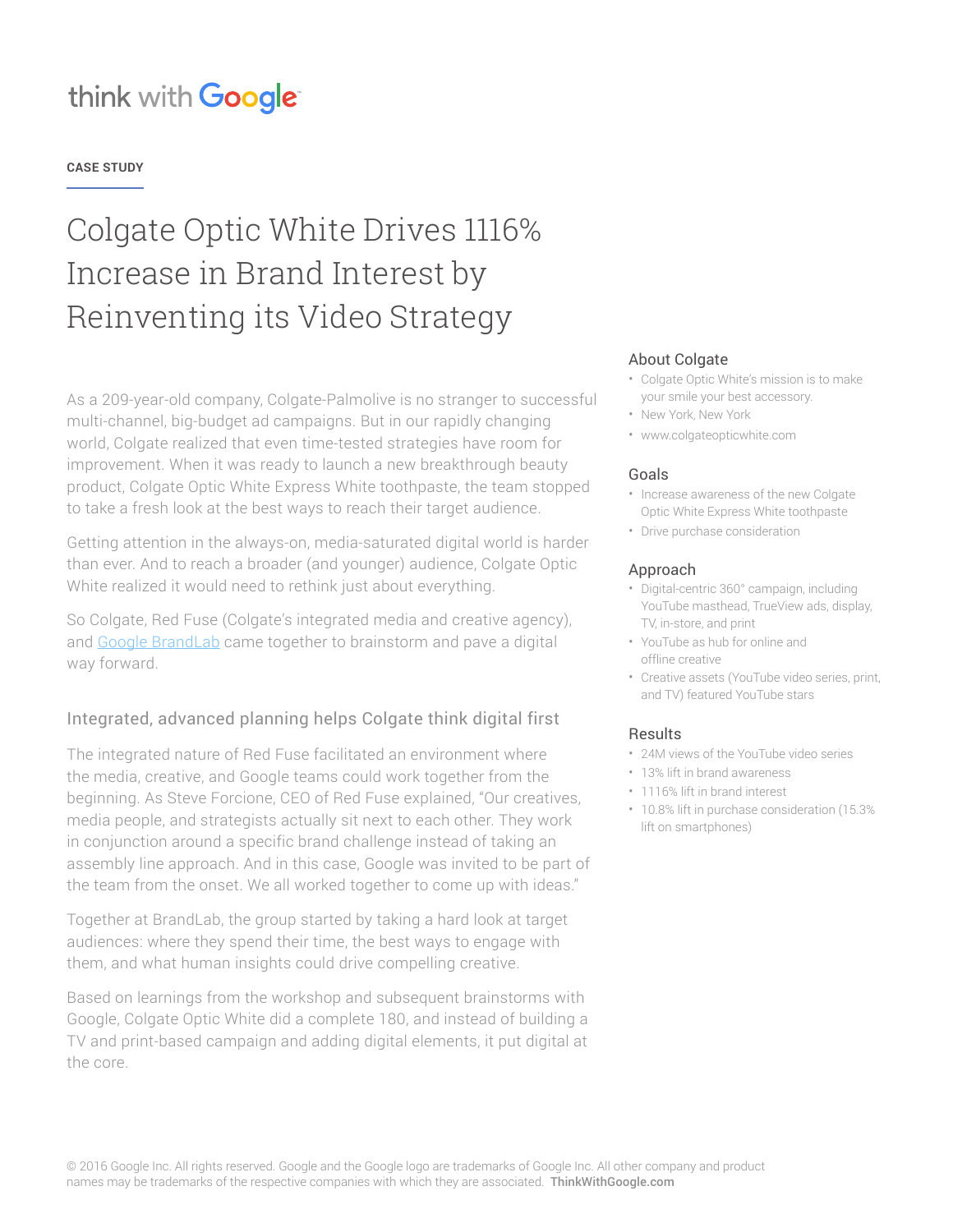"In the past, we've tried to hit millennials over the head in TV and print. When we looked at reaching and connecting with them where they really are, YouTube was the logical place to go."

## —Philip Durocher, vice-president & general manager, Colgate Palmolive NA Oral Care

Philip Durocher, vice-president & general manager of Colgate Palmolive NA Oral Care, said, "In the past, we've tried to hit millennials over the head in TV and print. When we looked at reaching and connecting with them where they really are, YouTube was the logical place to go."

On YouTube, enthusiasts watch beauty video tutorials, seek out the latest trends in fashion, and engage in real conversations with YouTube creators. So Red Fuse took the lead on building a rich creative campaign centered on YouTube.

## YouTube collaborations cut through the clutter both offline and online

Colgate Optic White knew that for a campaign to be truly integrated, it needed a hub. And that creative and media hub was YouTube. To [get the](https://www.thinkwithgoogle.com/playbooks/build-a-content-plan.html) [most out of the platform](https://www.thinkwithgoogle.com/playbooks/build-a-content-plan.html) and earn legitimacy and relevance with the target audience—millennial beauty enthusiasts—Colgate teamed up with two rising YouTube influencers: **Andrea Brooks** and [Blair Fowler.](https://www.youtube.com/user/juicystar07)

[Collaborating with YouTube creators](https://www.thinkwithgoogle.com/articles/how-agencies-can-successfully-partner-with-new-culture-makers.html) can require a shift in thinking for brands. Forcione explained, "When we work with these stars, we recognize that we have to let them bring the idea and the brand to life in their voice so that it resonates with their audience. That's a big change for brands that are used to controlling every detail of the content."

So Colgate Optic White put its trust in Andrea and Blair, who created ["The](https://www.youtube.com/user/colgateopticwhite) [Smile Show](https://www.youtube.com/user/colgateopticwhite)," a series of videos featuring the product that have amassed 24M views and counting. Because the YouTube influencers know their audiences so well, they can produce content that is both relevant and useful to engaged consumers.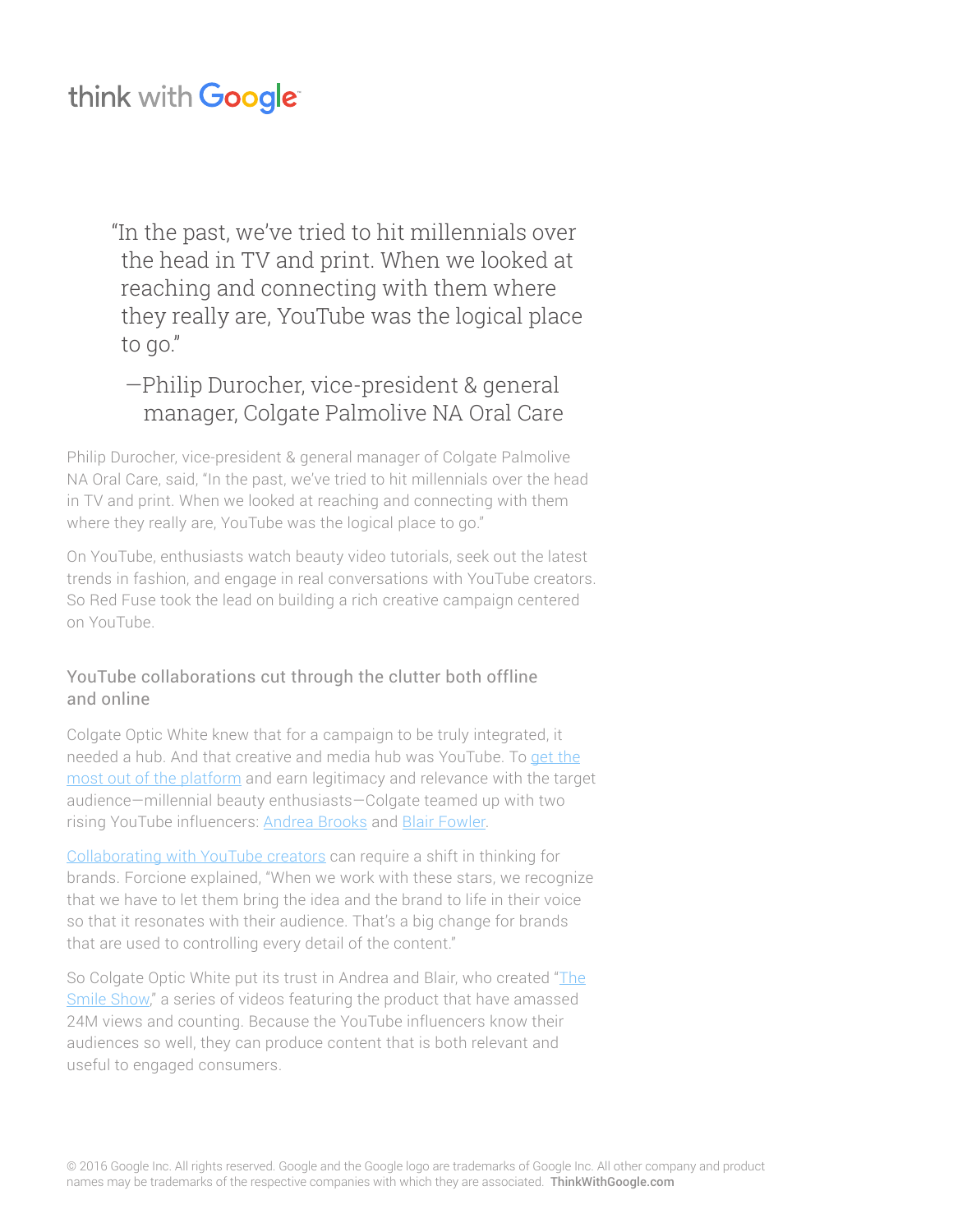

Audiences watched episodes of "The Smile Show" on desktop and mobile.

In an innovative move, Colgate carried this YouTube-driven creative over into traditional TV and print ads. Scott Campbell, general manager, Colgate Palmolive NA Integrated Marketing Communications, said identifying Blair and Andrea as beauty vloggers from YouTube was integral to the plan. "We wanted to connect the traditional with the digital in a meaningful way and let people know that we're turning to these influencers not just as spokespeople, but also just as triers and commentators on what this product can do for your smile."

Blair and Andrea's ease in front of the camera came through regardless of the medium. Campbell continued, "They had authentic excitement for the product. And that came across in the video, regardless of whether it was on TV, pre-roll, print, or on their own content channel."

Because the series was being created and produced as the campaign went along, Colgate had the unique opportunity to fine-tune messaging on the fly. Durocher shared, "We were able to reinforce different points along the way based on what consumers were responding to. We had more kicks at the can than we typically do with an advertising campaign where once it's out the door you don't really have a chance to change the messaging."

## To reach millennials, Colgate's paid media campaign centered around YouTube

To ensure the creative had a broad millennial reach, the team put together an innovative, YouTube-led, integrated marketing plan. The campaign included traditional elements like print, in-store, and TV—and added more digital elements than ever before. The plan included the highest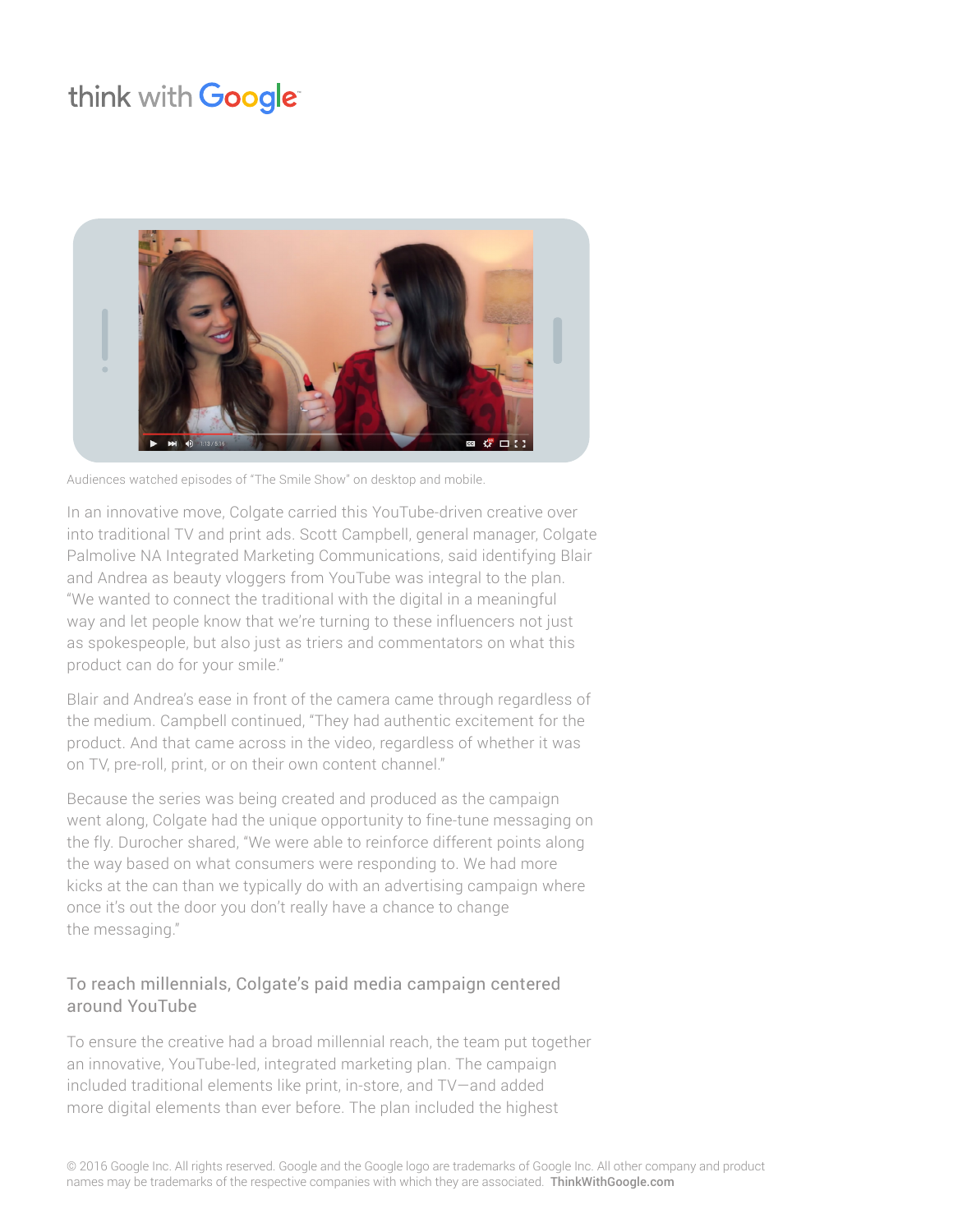percentage spend on digital that Optic White had ever allotted. This increase represented both a leap of faith and a sound strategy (given where consumers are spending their time).

Digital elements reached consumers on desktop and mobile devices, including the YouTube masthead, TrueView ads, [Hangout on Air](https://plus.google.com/+colgateopticwhite), GDN banners, and a [YouTube channel gadget](https://www.youtube.com/user/colgateopticwhite/SmileShow) that housed "The Smile Show." Overlays were leveraged to drive viewers to watch additional episodes and to allow viewers to shop for the product right after they saw an ad or watched content.

The holistic plan allowed offline and online to work together seamlessly, with YouTube at the hub:



## YouTube drives business results—in record time

Colgate Optic White knew that reinventing its traditional approach was a gamble. Would the YouTube creators resonate with audiences on traditional media? Would fans of the YouTube celebs choose to watch branded content? Was the right media plan in place to reach the target audience at scale?

Quite simply, the bet paid off. And fast. Durocher and team couldn't believe how quickly the campaign took hold with audiences. "We had a terrific start,